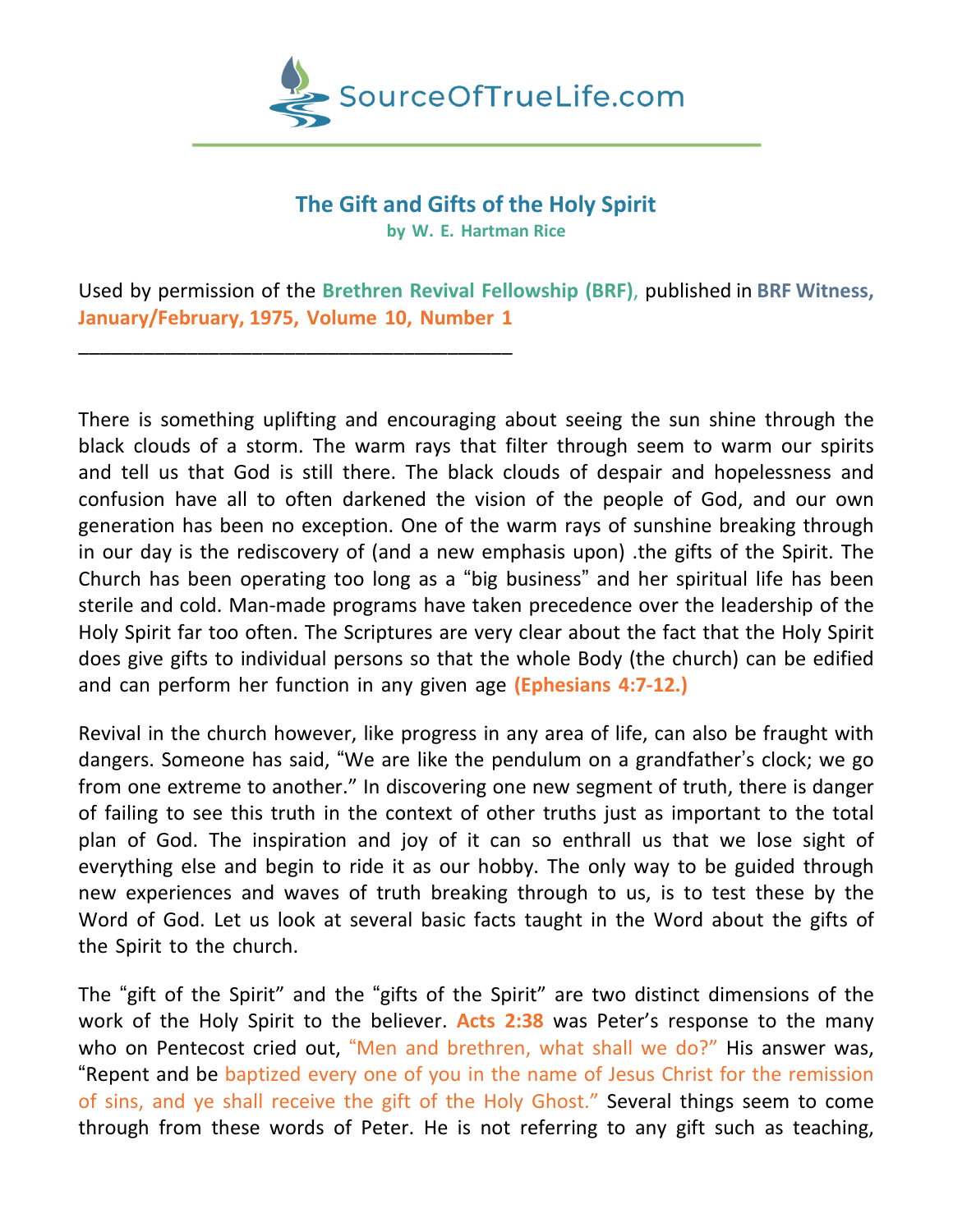preaching, healing, prophecy, tongues, or discernment. He is simply stating that the Gift which is to be received is the Holy Ghost Himself. Furthermore, these must have been "first-timers" in coming to know Jesus Christ as Lord and Saviour. This was not a subsequent experience, because all the basic elements of a first-time commitment were present– repent, be baptized in the name of Jesus Christ. This is the route for all of us when becoming Christians. One of the problems of confusion about the work of the Holy Spirit is that we have a tendency to identify Him with some subsequent work of grace after one is saved. But the simple truth is that the new birth involves receiving the Holy Spirit **(1 Peter 1:4).** God promises that believers become partakers in the divine nature. "Divine nature" simply means "the very nature of God." The Holy Spirit brings that new life (the life of the Spirit) to me personally, and shares with me the nature of God himself.

Having received the Holy Spirit and being born into God's family, a very simple question needs to be answered. What is the purpose of God's wanting to indwell His children by His Spirit" Some people believe it is just to make the individual feel good. But that can hardly be the reason. Others think they are saved just to go to Heaven, but that is not the primary reason because that will come when life is ended. The only answer that fits the Bible teaching is that we are saved to serve here and now. **Isaiah 43:7** infers that we are created for God's honor and glory. To put it very simply, I was created to fulfill the purpose and plan of God now. That's why I wasn't born one thousand years ago. This is my day to live for Him. Salvation is God's way of bringing me into the kind of relationship with Him so that I can fulfill the plan He has for me now.

To perform service for the Lord requires that one be qualified and empowered. It is precisely for this reason that the Holy Spirit gives "gifts." The Scripture passages which name the gifts are **Romans 12:4-8, 1 Corinthians 12:7-11, and Ephesians 4:7-13.** From these verses we learn certain basic truths about spiritual gifts.

There are dangers lurking along the pathway of any Christian believer who is conscious that God has given him a special gift by the Holy Spirit. First of all, there is the danger of using the gift for personal gain and prestige. "Look at me; I am somebody special; God has given me this unique gift, and I am the only one for miles around who has it." There are some who get caught in the net of "a good feeling." As with other dimensions of our Christian life, there is the possibility of some trying to exercise their gifts entirely apart from the larger Body. They develop a "go it alone" strategy and set out to build their own little kingdom apart from the church. All must guard against these dangers.

Paul mentions three positive purposes for the giving of gifts to individual believers in **Ephesians 4:12.** First, we are given gifts *"for the perfecting of the saints."* The perfecting of the saints means the maturing of the believers. God wants us to grow up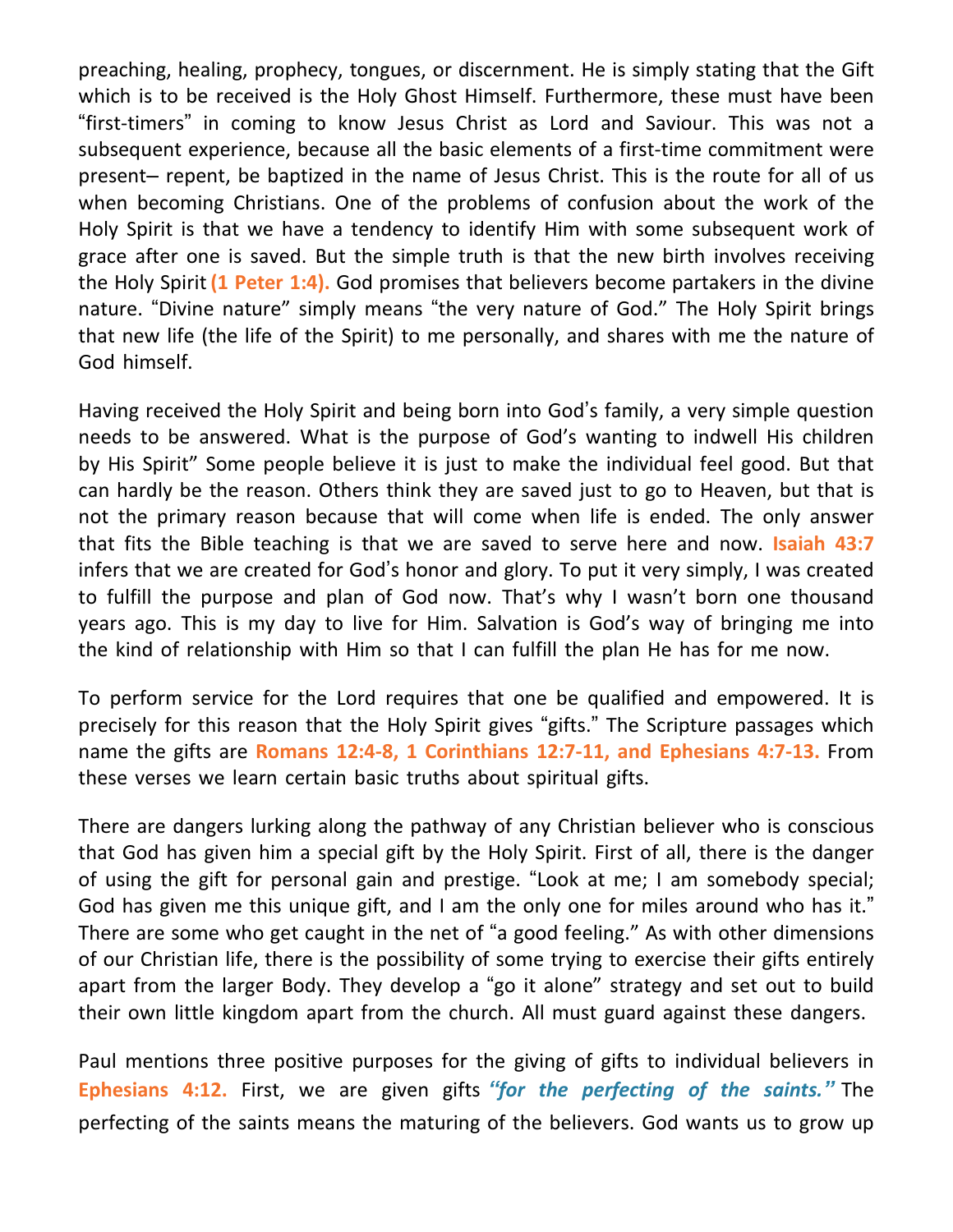and be strong in the Lord and in the power of His might. When something is perfected, the wrinkles are ironed out, the lamp is trimmed and cleaned so that we can better accomplish our purpose in the kingdom of God.

Secondly, Paul says the gifts are given *"for the work of the ministry."* The word "ministry" here is taken by some to mean the work of the preacher or pastor, but this is not the primary meaning of the word. "Ministry" simply means "the work which the church is called to do for her Lord." As Christians we have a ministry to perform for Christ. We are commanded by our Lord to preach the Gospel to every nation and then baptize the believers and teach again all those things that pertain to Christian living. The gifts which the Holy Spirit divides among individual believers are for the purpose of fulfilling this command.

Paul also says that gifts are given *"for the edifying of the body of Christ."* The word "edifying" comes from a word meaning "to build up morally; to make strong." Christ wants his church to be a powerhouse for good in a world that has gone mad with sin, rebellion, and blindness. Jesus said we would be a light to the world, but it takes power to shine out in a dark world. So, the various gifts of the Spirit are given to the church to help her be a true representative of her Lord in any age, regardless of how dark the world about us is.

Now let us make some personal applications of this blessed truth. We must remember that although the church is a body and alive because Christ is her head, Paul also says we are many members making up that Body. And everyone of us as an individual Christian affects the Body in some manner. How are you using the gifts God has given to you? Remember, the Holy Spirit has given you gifts not to be enjoyed by yourself and used selfishly, but to be shared so the whole body of Christ will benefit. Did not Jesus tell the story of the talents being handed out, and one man even buried his while the others used theirs and they increased? If you do not use the gift God has given you, you are not only being disobedient to God, but you are also cheating me. No doubt you will receive a gift that I will never receive, but if you exercise that gift as God intends, then my life will be enriched as you share with me. The opposite is also tie as I use my gifts. Many churches are spiritually poor because this truth is ignored. We lose spiritual depths and love and power when we fail to allow the Holy Spirit to lead us in these matters.

Some confusion exists within the church today because there is a tendency to single out certain gifts as being of more importance than others. This can not only distort the whole symmetry of God's plan for the church but can be the cause for disunity and even disruption within the fellowship of believers. When we single out one of God's gifts and play this up out of proportion to other gifts, we are throwing ourselves open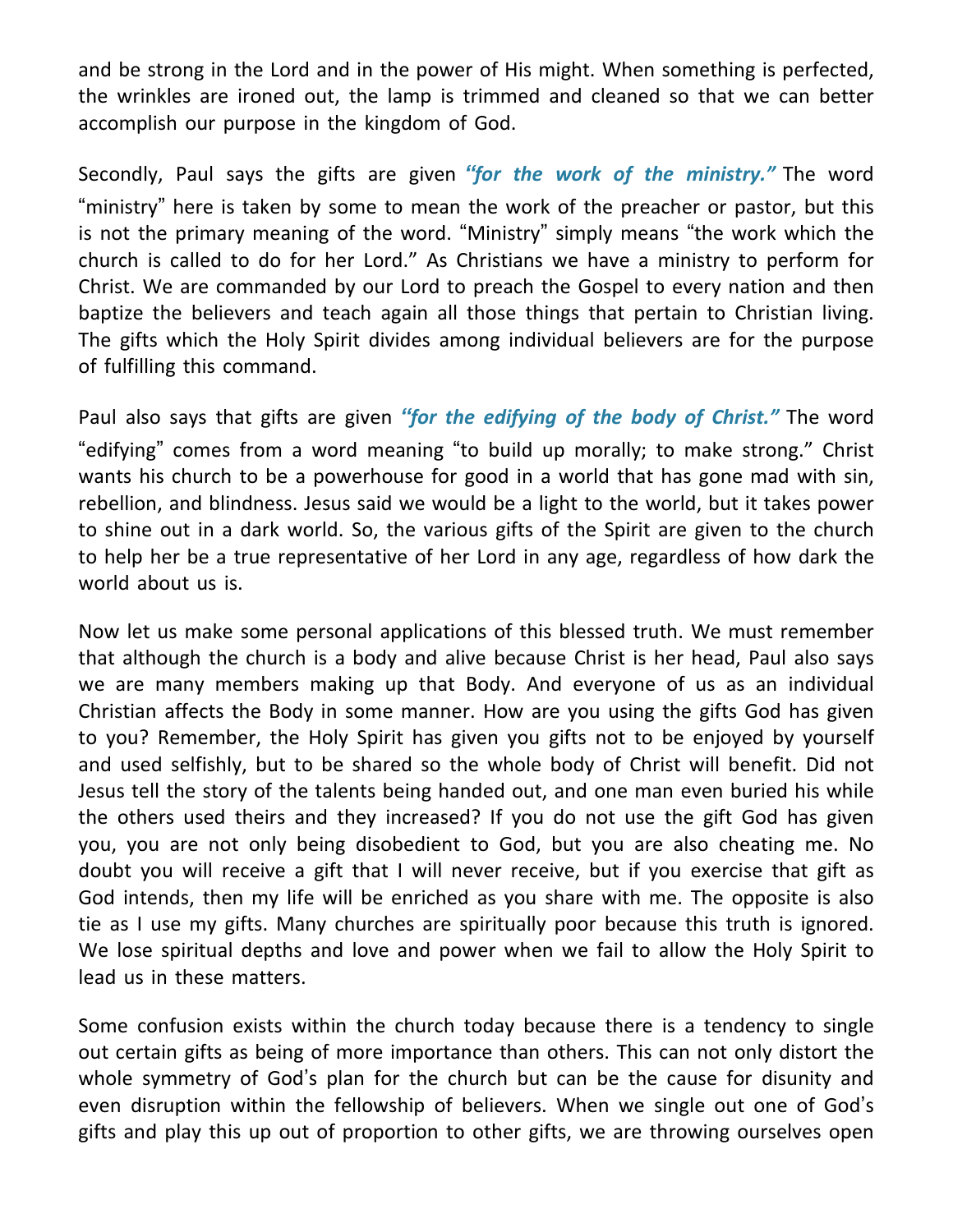for confusion, heresy, and even spiritual shipwreck. Hobby-riding with the doctrines and truths of the Scriptures always brings problems within the church. People who champion their "private interest" always become spiritually anemic and cannot function as God intends we should. Personally, I cannot afford to be without anything that God has for me. I need all the ingredients to be a well-rounded and balanced Christian. And there is no better way for me to attain this goal than for the church to recognize all the gifts that God has given to his people and be sure they are exercised.

We must learn to appreciate each other's gifts and thank God for those brothers and sisters who can minister to us with their gifts. The believer's spiritual profile cannot be measured by the kind of gift he has received. Our spiritual status and height is measured by obedience to our Lord Jesus Christ. Let it be understood that every Christian has received the Holy Spirit as a gift from God and any who have not received Him are not yet Christians. The question, "Have you received the Holy Spirit?"– is always a valid one. But the presence of the Holy Spirit in my life is not evidenced by any one gift of the Spirit. Whether I have the gift of healing, of prophecy, of teaching, the gift of tongues, or any other gift, is not the test of whether or not I have received the Holy Spirit. Paul makes it very plain in **1 Corinthians 12:27-30,** "Now ye are the body of Christ, and members in particular. And God hath set some in the church, first apostles, second prophets, third teachers; after that miracles, then gifts of healing, helps, governments, diversities of tongues. Are all apostles? Are all prophets? Are all teachers? Are all workers of miracles? Have all the gifts of healing? Do all speak with tongues? Do all interpret?" The implied answer is, no! Not all do have the same gifts. Let us never look clown upon the brother or sister who does not have the same gift as we do, and imply that they are in some lower class than we are. Let us praise God for His gifts to the church whether we have them or not.

A further word needs to be said to our congregations. We must come to the place in our church life where we make allowance for the various gifts to be used as God leads. Sometimes we are so inflexible in our church programs that the Holy Spirit doesn't have a chance. More often than we do–we should make out a bulletin and then tear it up after we sing the first hymn of the service! This wrong kind of rigidity is seen in both conservative and liberal churches of our day. We adopt a certain form and follow it to the "t" and please let no one interfere. This is not a plea for loose, freehand sensationalism which is typical of some services, and they call this being led of the Spirit. It may or may not be. Surely there can be order without a cold, sterile formalism. Is it possible that the Holy Spirit might just lead us to stop right in the midst of our "outlined procedure" and have a special prayer for a specific need we just learned about; to ask if anyone has been having physical problems and might want to be anointed right then; to hear from some brother or sister about a special experience